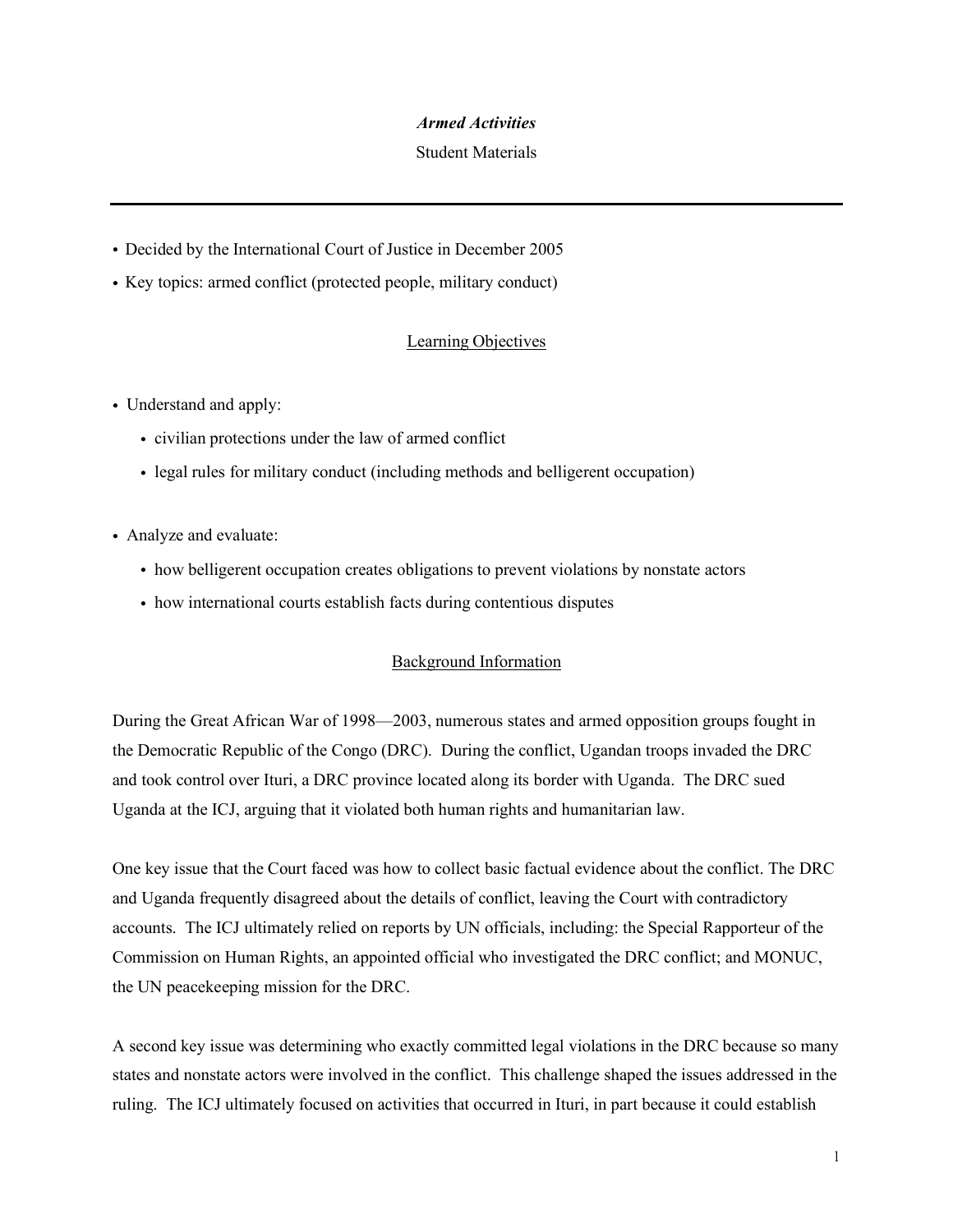that Uganda was an occupying power over that territory. As you read the ruling, think carefully about how the Court would have acted if it had not been able to establish that Uganda was an occupying power.

## Relevant Legal Texts

Hague Convention IV (1907)

# Article 3

A belligerent party which violates the provisions of the said Regulations shall … be liable to pay compensation. It shall be responsible for all acts committed by persons forming part of its armed forces.

## Hague Regulations (1907)

# Article 42

Territory is considered occupied when it is actually placed under the authority of the hostile army.

The occupation extends only to the territory where such authority has been established and can be exercised.

## Article 43

The authority of the legitimate power having in fact passed into the hands of the occupant, the latter shall take all the measures in his power to restore, and ensure, as far as possible, public order and safety, while respecting, unless absolutely prevented, the laws in force in the country.

Article 47

Pillage is formally forbidden.

Geneva Convention IV (1949)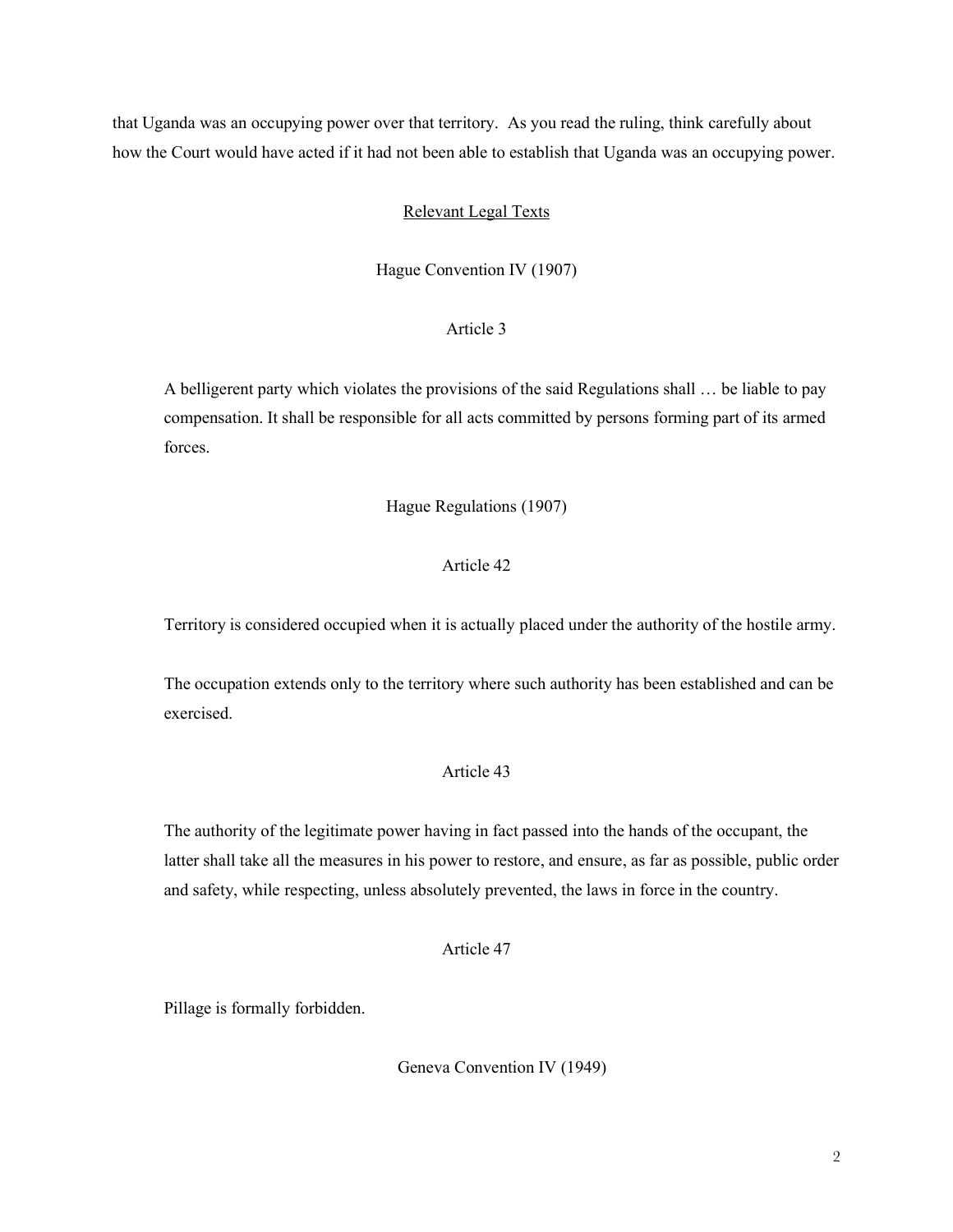#### Article 33

… Pillage is prohibited …

## Additional Protocol I (1977)

### Article 91

A Party to the conflict which violates the provisions of the Conventions or of this Protocol shall, if the case demands, be liable to pay compensation. It shall be responsible for all acts committed by persons forming part of its armed forces.

### Acronyms in the Judgment

DRC Democratic Republic of the Congo MONUC *Mission de l'Organisation de Nations Unies en République Démocratique du Congo* (UN peacekeeping mission for the DRC) UPDF Ugandan People's Defence Force (Ugandan military)

### Majority Judgment

The ICJ began by asking whether Uganda was an occupying power during the war. This part of the ICJ's ruling hinged on an incident in which a general from the Ugandan People's Defence Force (UPDF)—the Ugandan military—appointed a governor for Ituri. Uganda argued that this general acted outside of his authority, and that his action was disavowed by Uganda. Nonetheless, the ICJ argued that the general's action demonstrated that the territory was under the authority of Uganda. The Court then discussed Uganda's legal obligations as an occupying power, and its responsibility for the actions of its troops.

The Court observes that, under customary international law, as reflected in Article 42 of the Hague Regulations of 1907, territory is considered to be occupied when it is actually placed under the authority of the hostile army, and the occupation extends only to the territory where such authority has been established and can be exercised …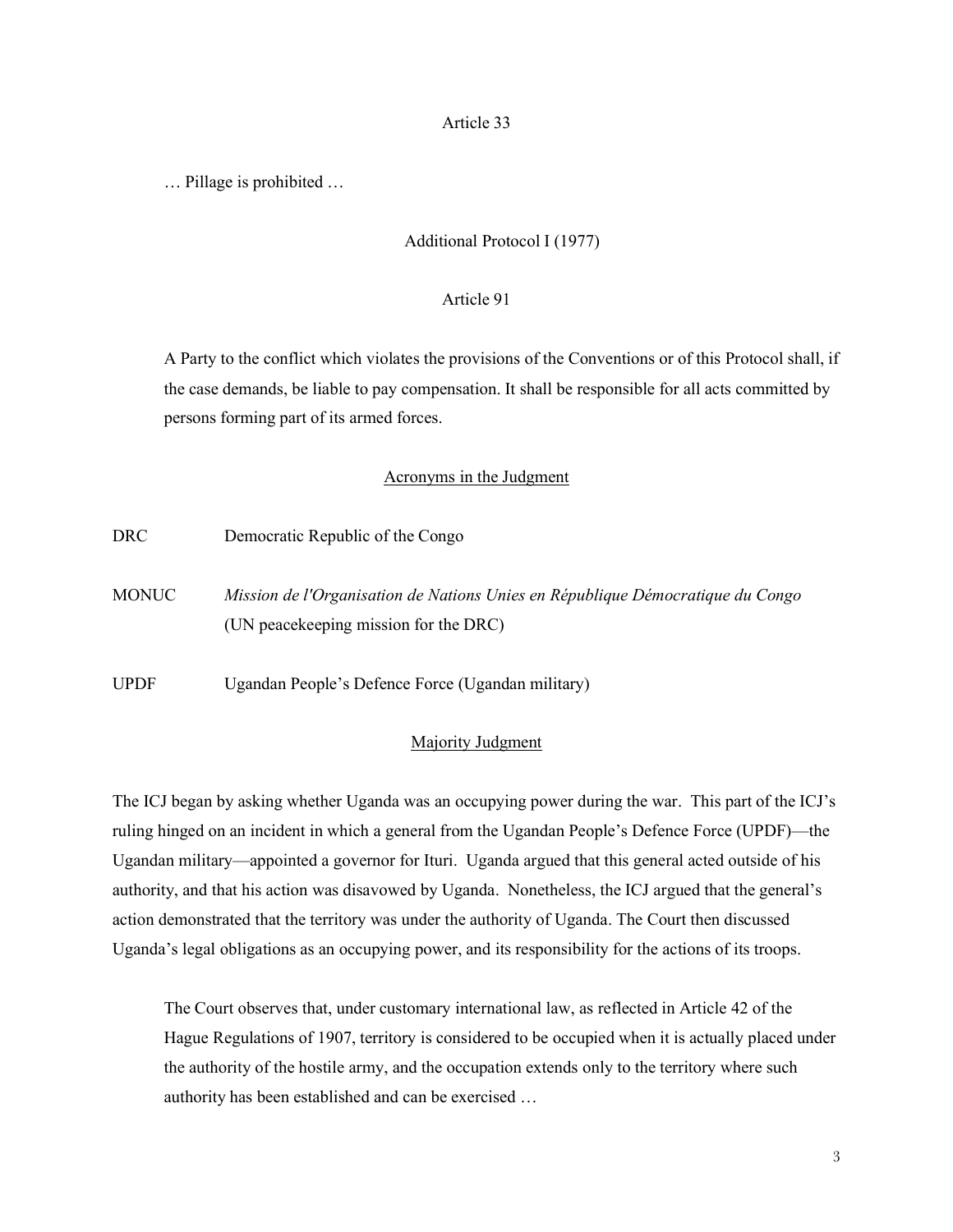In the present case the Court will need to satisfy itself that the Ugandan armed forces in the DRC were not only stationed in particular locations but also that they had substituted their own authority for that of the Congolese Government. In that event, any justification given by Uganda for its occupation would be of no relevance …

General Kazini, commander of the Ugandan forces in the DRC, … appointed [Ituri's] Governor … According to MONUC military observers, the UPDF was in effective control in Bunia (capital of Ituri district).

The Court considers that regardless of whether or not General Kazini, commander of the Ugandan forces in the DRC, acted in violation of orders and was punished as a result, his conduct is clear evidence of the fact that Uganda established and exercised authority in Ituri as an occupying power …

The Court thus concludes that Uganda was the occupying power in Ituri at the relevant time. As such it was under an obligation, according to Article 43 of the Hague Regulations of 1907, to take all the measures in its power to restore, and ensure, as far as possible, public order and safety in the occupied area, while respecting, unless absolutely prevented, the laws in force in the DRC. This obligation comprised the duty to secure respect for the applicable rules of international human rights law and international humanitarian law, to protect the inhabitants of the occupied territory against acts of violence, and not to tolerate such violence by any third party.

The Court, having concluded that Uganda was an occupying power in Ituri at the relevant time, finds that Uganda's responsibility is engaged both for any acts of its military that violated its international obligations and for any lack of vigilance in preventing violations of human rights and international humanitarian law by other actors present in the occupied territory, including rebel groups acting on their own account.

The Court notes that Uganda at all times has responsibility for all actions and omissions of its own military forces in the territory of the DRC in breach of its obligations under the rules of international human rights law and international humanitarian law which are relevant and applicable in the specific situation.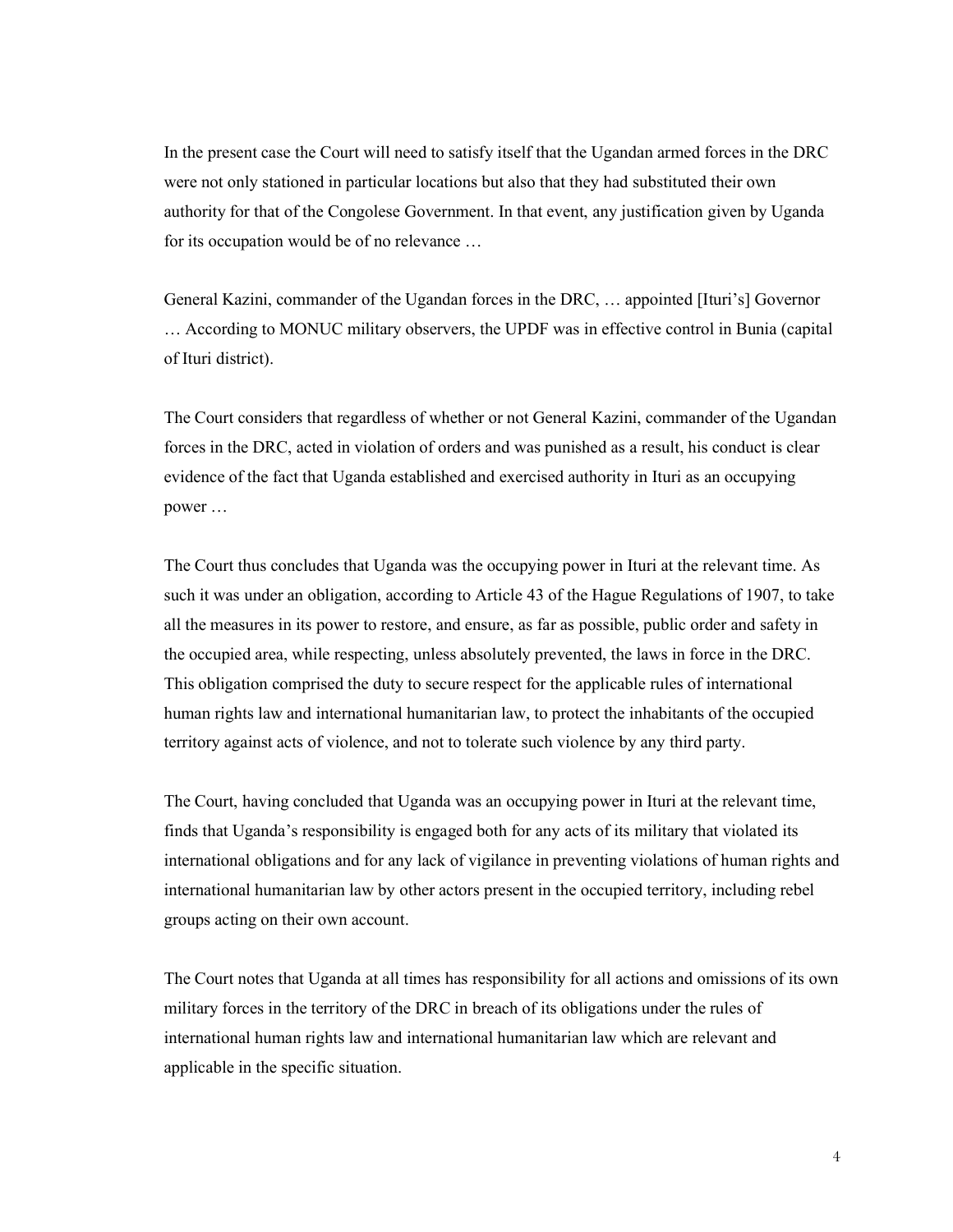Next, the Court examined possible violations of human rights and humanitarian law. It began by describing relevant events during the conflict. In making its findings of fact, the Court relied on multiple UN reports.

The Court will now examine the allegations by the DRC concerning violations by Uganda of its obligations under international human rights law and international humanitarian law during its military intervention in the DRC. For these purposes, the Court will take into consideration evidence contained in certain United Nations documents to the extent that they are of probative value and are corroborated, if necessary, by other credible sources …

The Court first turns to the DRC's claims that the Ugandan armed forces caused loss of life to the civilian population, committed acts of torture and other forms of inhumane treatment, and destroyed villages and dwellings of civilians. The Court observes that the report of the Special Rapporteur of the Commission on Human Rights… refers to massacres carried out by Ugandan troops in Beni [in] 1999. The [UN] Secretary-General … concluded that Rwandan and Ugandan armed forces "should be held accountable for the loss of life and the property damage they inflicted on the civilian population of Kisangani" … Security Council Resolution 1304 (2000) … deplored "the loss of civilian lives, the threat to the civilian population and the damage to property inflicted by the forces of Uganda and Rwanda on the Congolese population". Several incidents of atrocities committed by Ugandan troops against the civilian population, including torture and killings, are referred to in the report of the Special Rapporteur of the Commission on Human Rights … MONUC's special report … contains much evidence of direct involvement by UPDF troops … in the killings of civilians and the destruction of their houses. In addition to particular incidents, it is stated that "hundreds of localities were destroyed by UPDF and the … UPDF also carried out widespread bombing and destruction of hundreds of villages from 2000 to 2002" …

The Court therefore finds the coincidence of reports from credible sources sufficient to convince it that massive human rights violations and grave breaches of international humanitarian law were committed by the UPDF on the territory of the DRC.

The Court further finds that there is sufficient evidence of a reliable quality to support the DRC's allegation that the UPDF failed to protect the civilian population and to distinguish between combatants and non-combatants in the course of fighting against other troops … According to a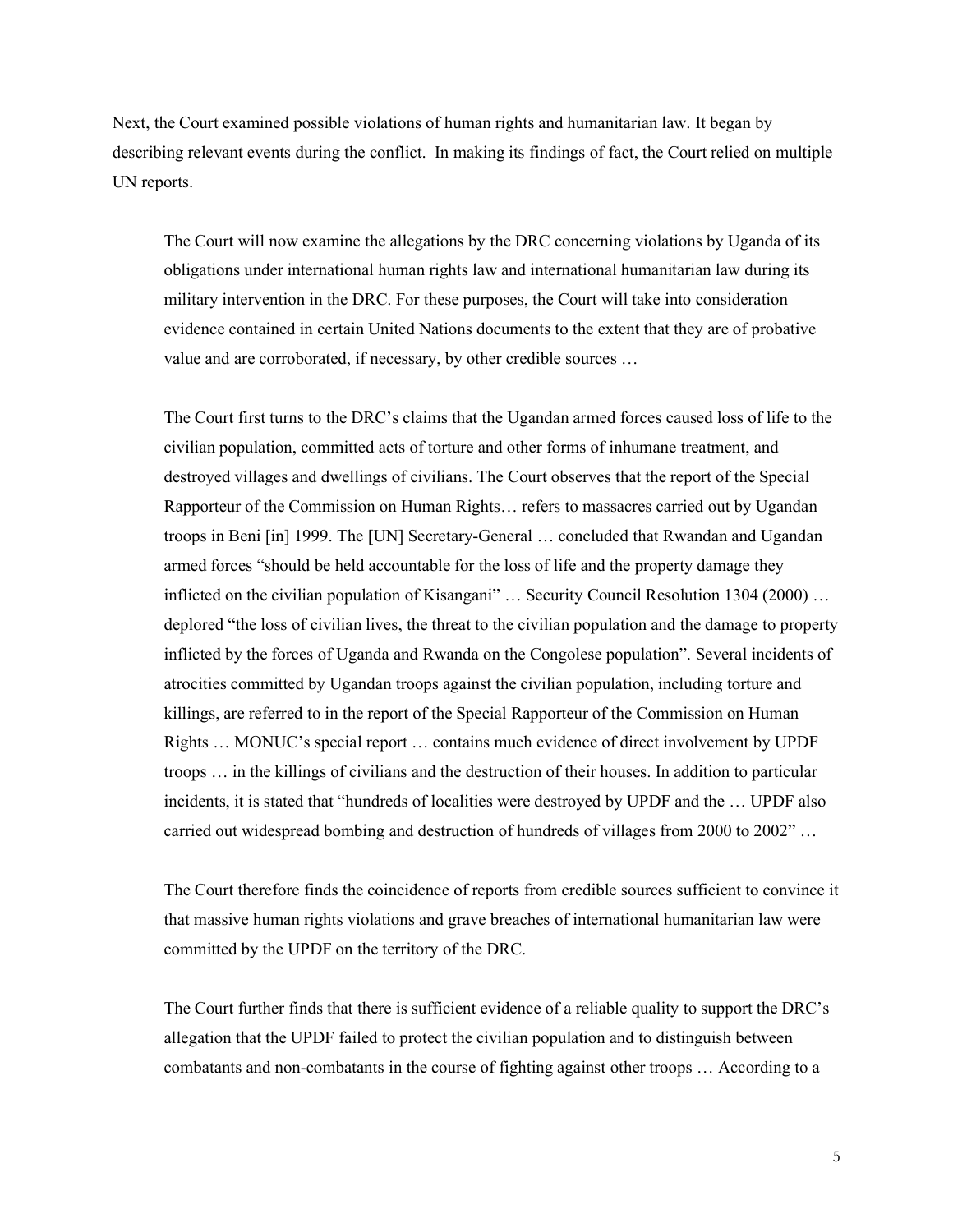[UN Security Council] report …, the armed conflict between Ugandan and Rwandan forces in Kisangani led to

fighting spreading into residential areas and indiscriminate shelling occurring for 6 days … Over 760 civilians were killed, and an estimated 1,700 wounded. More than 4,000 houses were partially damaged, destroyed or made uninhabitable. Sixty-nine schools were shelled, and other public buildings were badly damaged. Medical facilities and the cathedral were also damaged during the shelling, and 65,000 residents were forced to flee the fighting and seek refuge in nearby forests.

MONUC's special report … states that [in] 2003,

during and after fighting …, several civilians were killed, houses and shops were looted and civilians were wounded by gunshots … Stray bullets reportedly killed several civilians; others had their houses shelled …

In this context, the Court notes that indiscriminate shelling is in itself a grave violation of humanitarian law.

The Court considers that there is also persuasive evidence that the UPDF incited ethnic conflicts and took no action to prevent such conflicts in Ituri district. The reports of the Special Rapporteur of the Commission on Human Rights … state that the Ugandan presence in Ituri caused a conflict between the Hema … and the Lendu. According to these reports, land was seized from the Lendu by the Hema with the encouragement and military support of Ugandan soldiers. The reports also state that the confrontations in August 2000 resulted in some 10,000 deaths and the displacement of some 50,000 people, and that since the beginning of the conflict the UPDF had failed to take action to put an end to the violence. The Sixth Report of the Secretary-General on MONUC … stated that "UPDF troops stood by during the killings and failed to protect the civilians". It is also indicated in MONUC's special report … that

Ugandan army commanders already present in Ituri, instead of trying to calm the situation, preferred to benefit from the situation and support alternately one side or the other according to their political and financial interests …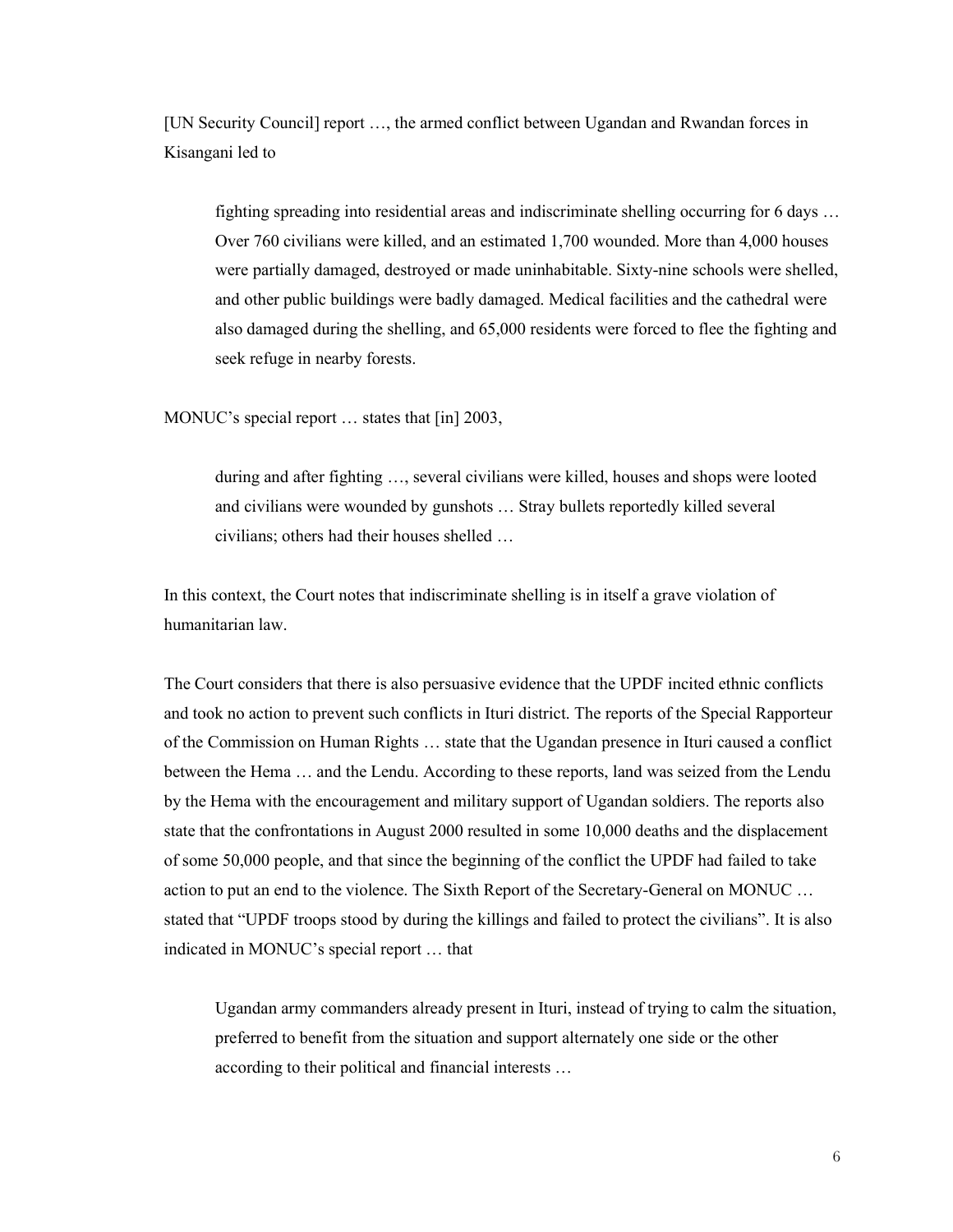The Court finds that there is convincing evidence of the training in UPDF training camps of child soldiers and of the UPDF's failure to prevent the recruitment of child soldiers in areas under its control … MONUC's special report … refers to several incidents where Congolese children were transferred to UPDF training camps for military training.

Having examined the case file, the Court considers that it has credible evidence sufficient to conclude that the UPDF troops committed acts of killing, torture and other forms of inhumane treatment of the civilian population, destroyed villages and civilian buildings, failed to distinguish between civilian and military targets and to protect the civilian population in fighting with other combatants, incited ethnic conflict and took no steps to put an end to such conflicts, was involved in the training of child soldiers, and did not take measures to ensure respect for human rights and international humanitarian law in the occupied territories.

With regard to the claim by the DRC that Uganda carried out a deliberate policy of terror, confirmed in its view by the almost total impunity of the soldiers and officers responsible for the alleged atrocities committed on the territory of the DRC, the Court, in the absence of specific evidence supporting this claim, does not consider that this allegation has been proven. The Court, however, wishes to stress that the civil war and foreign military intervention in the DRC created a general atmosphere of terror pervading the lives of the Congolese people.

The Court then turned to the issue of attribution. It asked whether the actions of the UPDF could be attributed to the state of Uganda.

The Court turns now to the question as to whether acts and omissions of the UPDF and its officers and soldiers are attributable to Uganda. The conduct of the UPDF as a whole is clearly attributable to Uganda, being the conduct of a state organ. According to a well-established rule of international law, which is of customary character, "the conduct of any organ of a State must be regarded as an act of that State" … The conduct of individual soldiers and officers of the UPDF is to be considered as the conduct of a state organ. In the Court's view, by virtue of the military status and function of Ugandan soldiers in the DRC, their conduct is attributable to Uganda. The contention that the persons concerned did not act in the capacity of persons exercising governmental authority in the particular circumstances, is therefore without merit.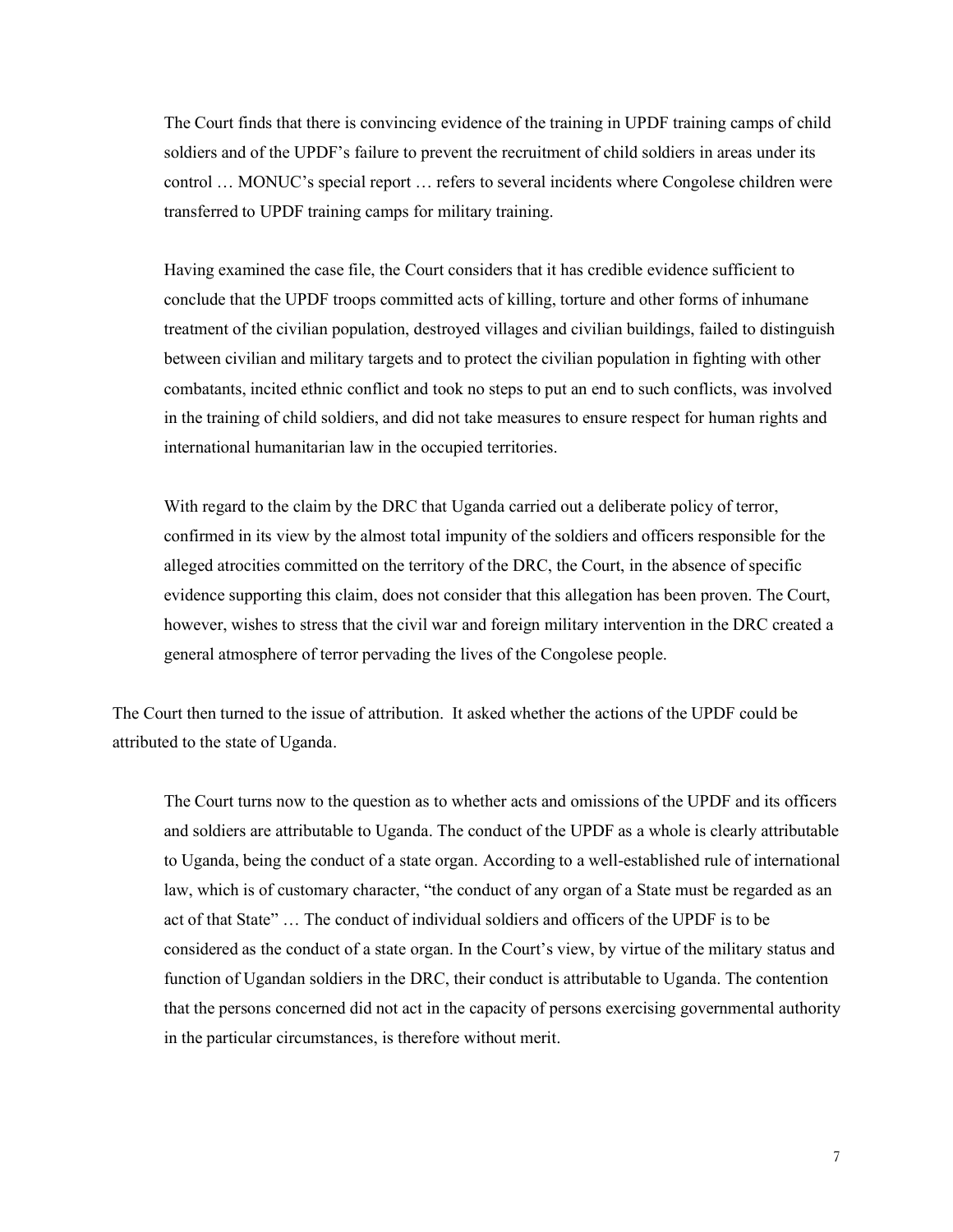It is furthermore irrelevant for the attribution of their conduct to Uganda whether the UPDF personnel acted contrary to the instructions given or exceeded their authority. According to a wellestablished rule of a customary nature, as reflected in Article 3 of [Hague Convention IV (1907)] as well as in Article 91 of [Additional Protocol I (1977)], a party to an armed conflict shall be responsible for all acts by persons forming part of its armed forces …

Given its findings of facts and the attribution of UPDF actions to the state of Uganda, the Court then asked: what provisions of human rights and humanitarian law had been broken by Uganda?

The Court … had occasion to address the issues of the relationship between international humanitarian law and international human rights law and of the applicability of international human rights law instruments outside national territory in [2004. The] Court found that

the protection offered by human rights conventions does not cease in case of armed conflict, save through the effect of provisions for derogation … There are thus three possible situations: some rights may be exclusively matters of international humanitarian law; others may be exclusively matters of human rights law; yet others may be matters of both these branches of international law …

It thus concluded that both branches of international law, namely international human rights law and international humanitarian law, would have to be taken into consideration. The Court further concluded that international human rights instruments are applicable "in respect of acts done by a state in the exercise of its jurisdiction outside its own territory", particularly in occupied territories …

In view of the foregoing, the Court finds that the acts committed by the UPDF and officers and soldiers of the UPDF … are in clear violation of the obligations under the Hague Regulations of 1907 … These obligations are binding on the Parties as customary international law. Uganda also violated [multiple] provisions of the international humanitarian law and international human rights law instruments, to which both Uganda and the DRC are parties …

Finally, the Court turned to accusations that Uganda had pillaged the DRC's natural resources. The Court examined both the taking of natural resources by Ugandan armed forces, and by nonstate actors in Ituri, which was under the authority of Ugandan armed forces.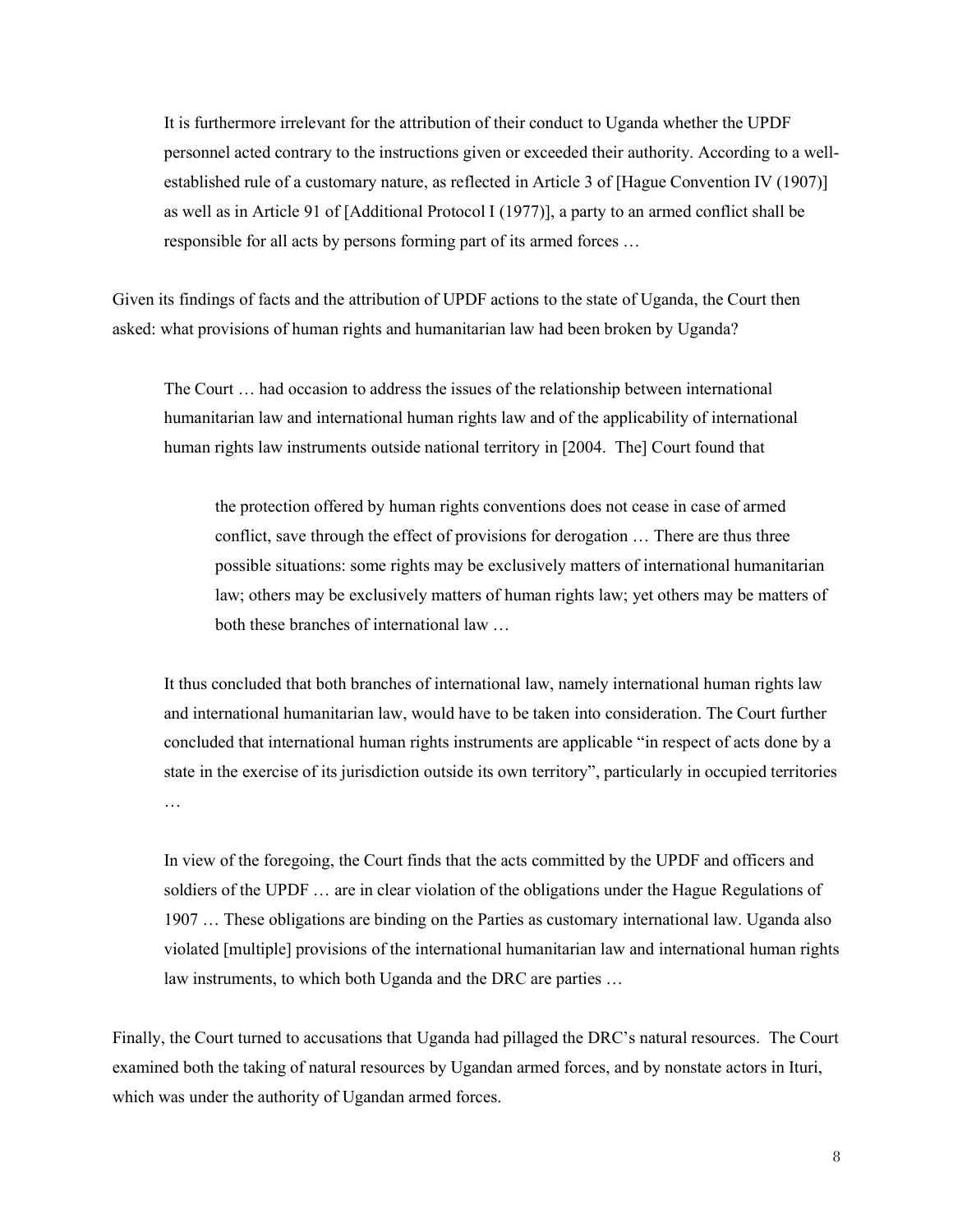The Court finds that it does not have at its disposal credible evidence to prove that there was a governmental policy of Uganda directed at the exploitation of natural resources of the DRC or that Uganda's military intervention was carried out in order to obtain access to Congolese resources. At the same time, the Court considers that it has ample credible and persuasive evidence to conclude that officers and soldiers of the UPDF, including the most high-ranking officers, were involved in the looting, plundering and exploitation of the DRC's natural resources and that the military authorities did not take any measures to put an end to these acts …

Uganda is responsible both for the conduct of the UPDF as a whole and for the conduct of individual soldiers and officers of the UPDF in the DRC … It is irrelevant for the purposes of attributing their conduct to Uganda whether UPDF officers and soldiers acted contrary to instructions given or exceeded their authority …

The acts and omissions of members of Uganda's military forces in the DRC engage Uganda's international responsibility in all circumstances, whether it was an occupying power in particular regions or not. Thus, whenever members of the UPDF were involved in the looting, plundering and exploitation of natural resources in the territory of the DRC, they acted in violation of the *jus in bello*, which prohibits the commission of such acts by a foreign army in the territory where it is present. The Court notes in this regard that both Article 47 of the Hague Regulations of 1907 and Article 33 of [Geneva Convention IV (1949)] prohibit pillage.

The Court further observes that both the DRC and Uganda are parties to the African Charter on Human and Peoples' Rights [(1981)], which in paragraph 2 of Article 21, states that "[i]n case of spoliation the dispossessed people shall have the right to the lawful recovery of its property as well as to an adequate compensation".

The Court finds that there is sufficient evidence to support the DRC's claim that Uganda violated its duty of vigilance by not taking adequate measures to ensure that its military forces did not engage in the looting, plundering and exploitation of the DRC's natural resources … Despite instructions from the Ugandan President to ensure that such misconduct by UPDF troops cease, and despite assurances from General Kazini that he would take matters in hand, no action was taken by General Kazini and no verification was made by the Ugandan Government that orders were being followed up … It follows that by this failure to act Uganda violated its international